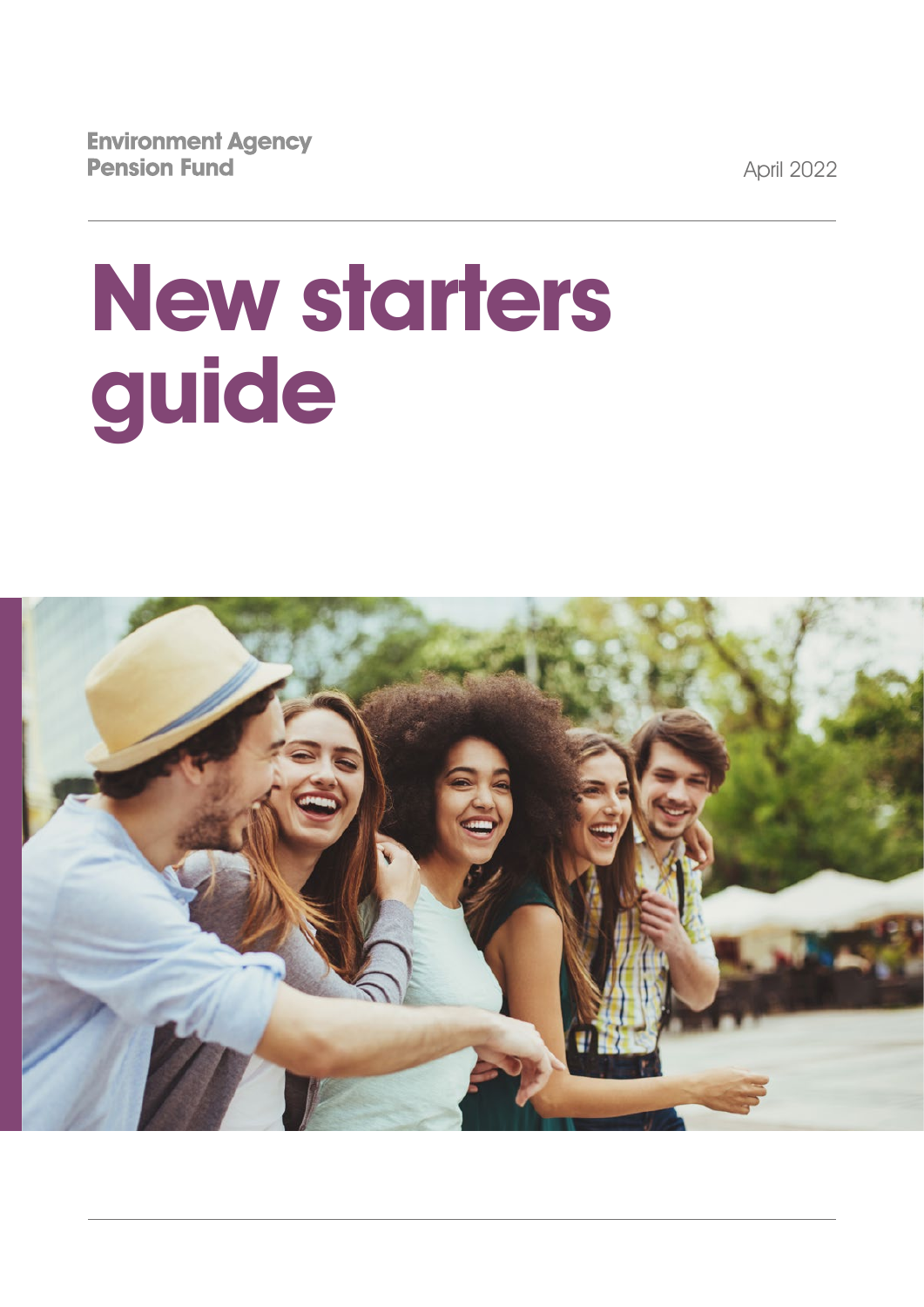# Welcome to the **Environment Agency Pension Fund (EAPF)**

Our pension fund is part of the Local Government Pension Scheme (LGPS). It gives you tax efficient savings and a guaranteed future income.

Capita looks after the day to day administration of the EAPF and will be your main point of contact for any questions you have about your benefits. Their details are shown at the end of this guide.

We hope our quide helps you to understand the basics of your pension, but if you'd like more in-depth information, please visit our website at **www.eapf.org.uk** or read our full **[Scheme](https://www.eapf.org.uk/publications) Guide**.

# **Top 5 things to know about your pension**

- **1.** It's a 'defined benefit' pension scheme, so it's calculated using a set formula. It isn't linked to investment returns, like many other types of pension schemes. It's linked to your salary and membership in the scheme.
- **2.** The Scheme is flexible, you can choose to pay less in the **50:50 [Section](http://www.eapf.org.uk/en/members/ive-recently-joined/the-5050-section )** or more by paying into Additional Pension Contributions (APCs) or Additional Voluntary Contributions (AVCs).
- **3.** It might cost less than you think, because your contributions into the scheme attract tax relief. This means you pay less tax by being in the scheme.
- **4.** On leaving your contributing employment, you can take your benefits at any time from your normal minimum pension age (currently age of 55) to 75.
- **5.** The benefits you get include a pension and the option to take a tax free lump sum when you retire, as well as immediate life cover and ill health protection.

## **How do you become a member?**

When you start work with the Environment Agency, you automatically become a member of the LGPS unless you're employed on a contract of less than 3 months.

If your contract is for less than 3 months, you don't automatically become a member of the EAPF, but you're still entitled to join the Scheme by a **New starter form (Pen 1)** and giving it to your employer. You can find this form at **www.eapf.org.uk/resources/forms**

If you've started working for Natural Resources Wales or Shared Service Connected Limited, you can't join the EAPF however, you may be able to join their pension scheme (if this affects you, please contact your employer for more details).

# **How is my pension worked out?**

Your pension is worked out on a yearly basis, which is built up at a rate of 1/49th of the pensionable pay you receive each year.

We revalue your pension each year in line with inflation (currently measured by the Consumer Price Index), which is then added to the pension you build up in the following year; this carries on until you stop contributing to the EAPF.

So, if you contributed for 1 year on a pensionable pay of £40,000, you'd receive:

**£40,000 / 49 = £816.33** (this amount is then revalued in line with inflation in the following year and added to the pension you build up in the following year)

For more details see our full **[Scheme](https://www.eapf.org.uk/publications) guide**.

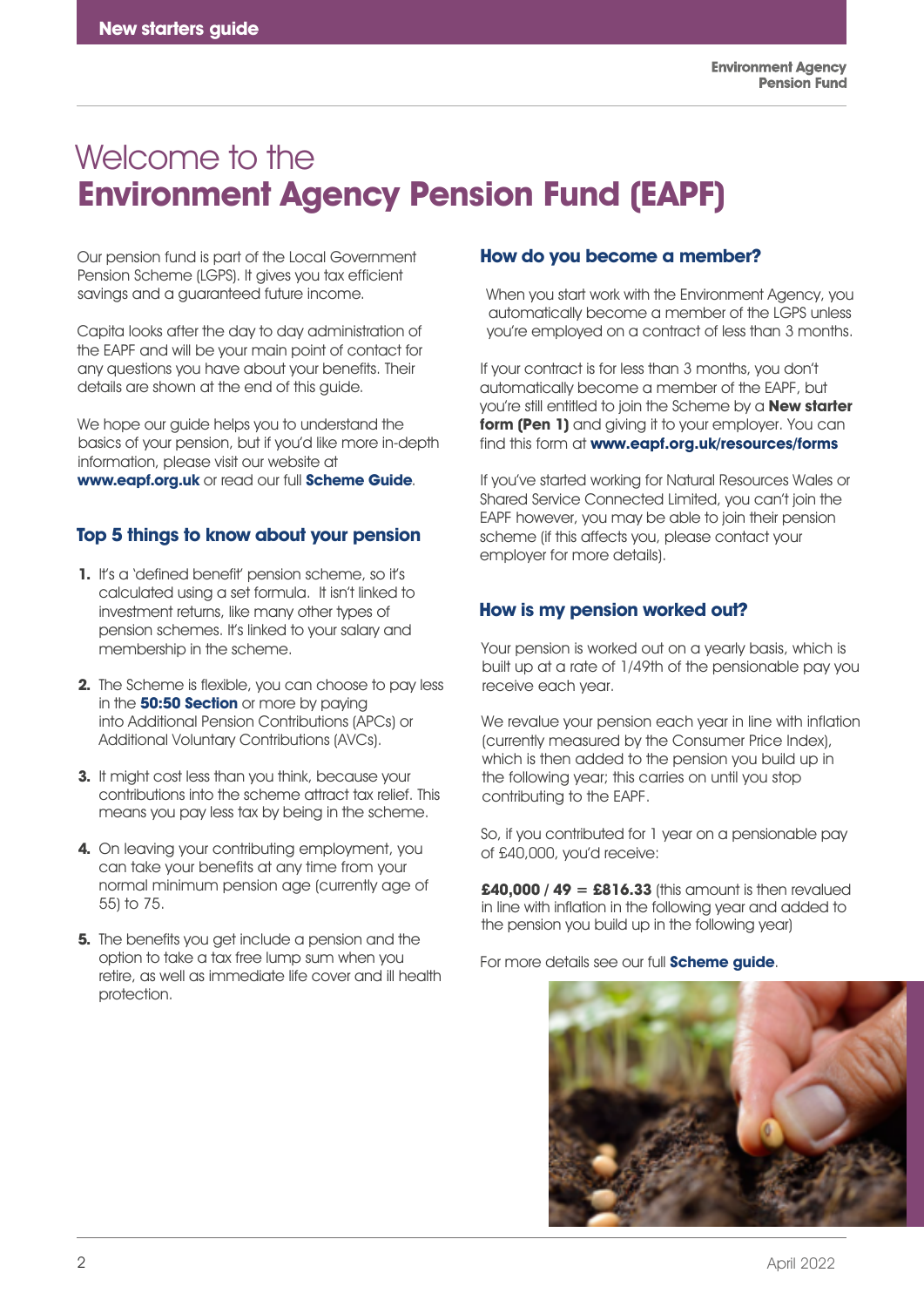#### **How much will you pay?**

The amount you contribute will depend on your pensionable earnings. These are split into contribution bands and are reviewed on 1 April every year.

| <b>Band</b>   | <b>Main Section</b><br>contribution rate<br>1/49th accrual | 50:50 Section<br>contribution rate<br>$1/98$ th accrual* | Pensionable pay range from<br>1 April 2022 based on the assessed<br>pensionable pay you receive |
|---------------|------------------------------------------------------------|----------------------------------------------------------|-------------------------------------------------------------------------------------------------|
| <b>Band 1</b> | 5.5%                                                       | 2.75%                                                    | Up to £15,000                                                                                   |
| <b>Band 2</b> | 5.8%                                                       | 2.9%                                                     | £15,001 to £23,600                                                                              |
| <b>Band 3</b> | 6.5%                                                       | 3.25%                                                    | £23,601 to £38,300                                                                              |
| <b>Band 4</b> | 6.8%                                                       | $3.4\%$                                                  | £38,301 to £48,500                                                                              |
| <b>Band 5</b> | 8.5%                                                       | 4.25%                                                    | £48,501 to £67,900                                                                              |
| <b>Band 6</b> | 9.9%                                                       | 4.95%                                                    | £67,901 to £96,200                                                                              |
| <b>Band 7</b> | 10.5%                                                      | 5.25%                                                    | £96,201 to £113,400                                                                             |
| <b>Band 8</b> | 11.4%                                                      | $5.7\%$                                                  | $£113,401$ to £170,100                                                                          |
| <b>Band 9</b> | 12.5%                                                      | 6.25%                                                    | £170,101 or more                                                                                |

Here are the pay bands and rates that apply from 1 April 2022 to 31 March 2023:

\*50:50 Section contribution rates only apply if you've chosen to be in the 50:50 Section instead of the Main Section.

You'll find more information in our factsheet '**How [much will I pay into the LGPS?](https://www.eapf.org.uk/publications.aspx#hmwip )**'.

#### **What is your Normal Pension Age (NPA)?**

Your NPA is simply the age you can retire and take the pension you've built up in full. In the LGPS the NPA is the later of your state pension age (SPA) or age 65.

You don't need to have reached your NPA to take your pension. Once you've contributed over a 2 year period, you can choose to retire and draw your pension at any time between your normal minimum pension (currently age 55) and age 75. Please note that your SPA today won't necessarily be your SPA in the future, as the Government review the SPA every 5 years, so this is assessed at the point your benefits are paid. For more details, see our factsheet '**[When can I take my LGPS pension?](http://www.eapf.org.uk/publications.aspx#wcitmp)**'.

#### **Go digital and register to EAPF Online!**

Registering to EAPF Online is easy! All you need to do is visit **[portal.eapf.org.uk](https://portal.eapf.org.uk/)** with your National insurance number and personal details, and click '**Register**'.

Online, you'll have access to your personal information and a retirement illustrator, which lets you model your pension benefits at different retirement ages to something other than your NPA. You can also access your annual pension statement online.

You can add or update your nominated beneficiary online too.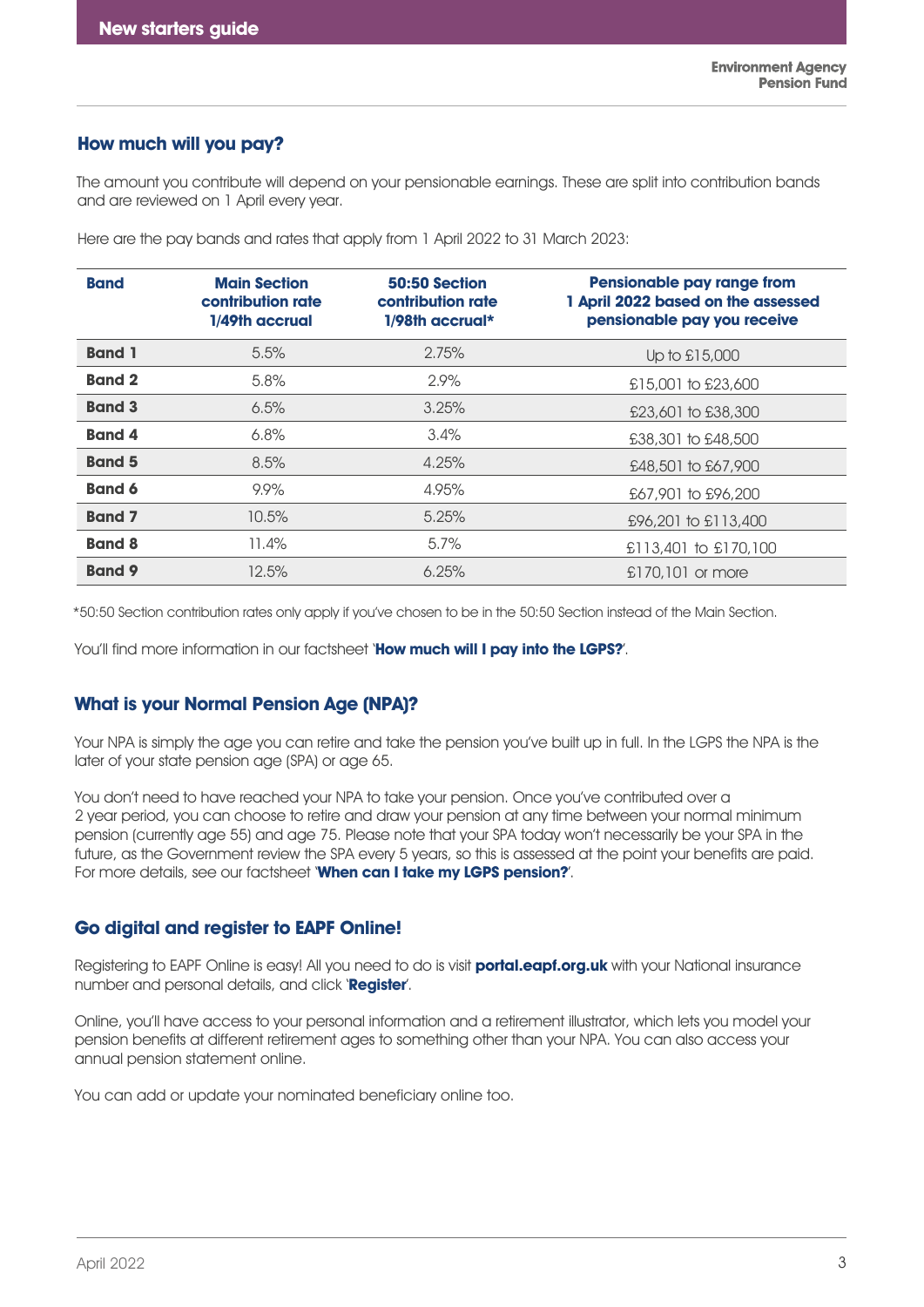#### **Frequently Asked Questions**

#### **When will I receive my annual pension statement?**

You'll automatically receive your annual pension statement via our online portal **[EAPF Online](https://www.hartlinkonline.co.uk/eapf/hopl.chi/wui/homepgui.html)**. We send you a pension statement in August to give you details of the benefits that you've built up as at 31 March of that year. If you joined the Scheme in late March (and didn't receive your first salary payment until April), or you joined after March, you won't get your first annual pension statement until the August of the following year.

See our 'Go digital' section on page 3 for details on how to register if you haven't already signed up.

#### **Can I transfer my existing pension into the EAPF?**

When you join the Scheme, you can ask to transfer any eligible previous pension(s) you have into the Fund. If your request is accepted, the value of the transfer would give you additional pension or membership, which is used to give you additional benefits when you retire.

If you want to transfer a pension into the EAPF, you'll need to do this **within the first 12 months of joining** by completing the transfer section on your **New [Starter Form \(Pen 1\)](https://www.eapf.org.uk/forms)** (this contains more information on the transfer process and is provided by your employer when you start employment).

Asking to investigate a transfer doesn't commit you to going ahead with it. We'll provide the information about what your potential transfer means if you decided to move it in to the EAPF, but you have to let us know if you want to go ahead.

If you have other benefits in the Local Government Pension Scheme (LGPS) these may be automatically combined with your EAPF benefits unless you choose to keep them separate. If you'd prefer to keep them separate, you must let us know in writing.

#### **How do I nominate a person to receive my death grant lump sum payment?**

You can nominate the person or organisation you wish your death grant lump sum to be paid to online at **portal.eapf.org.uk**. This way, once you've done this online, you'll be [able to see and check](https://portal.eapf.org.uk/) your nomination each time you log on.

Another way to nominate a beneficiary is by completing and returning an Expression of Wish form (Pen 16) to Capita. Your employer will provide this form along with your New Starter Form (Pen 1). Alternatively, you can download a paper form from **www.eapf.org.uk/resources/forms**

#### **Can I pay less contributions instead of opting out?**

If you're struggling financially and are thinking of opting out, you could instead, join the 50:50 Section of the Scheme. The 50:50 Section allows you to pay half the contributions and build half the normal rate of pension, though your employer will continue to contribute at their full rate. However, the benefits that would be paid to your loved ones, if the worst were to happen, or the enhancement you'd receive if you became too ill to continue working, are unaffected by membership in the 50:50 Section. If you're interested, you can download a **[50:50 Section form](https://www.eapf.org.uk/forms)** to apply.

If you decide to opt out, you can leave the EAPF at any time on or after your first day of eligible employment, by giving your employer notice in writing and completing an **[Opt Out form](https://www.eapf.org.uk/forms)** (which can be found on our website).

However, we'd recommend you read our factsheet '**[Things to consider before opting](https://www.eapf.org.uk/publications.aspx#ttcboo) [out of the LGPS](https://www.eapf.org.uk/publications.aspx#ttcboo)**' before making any decisions.